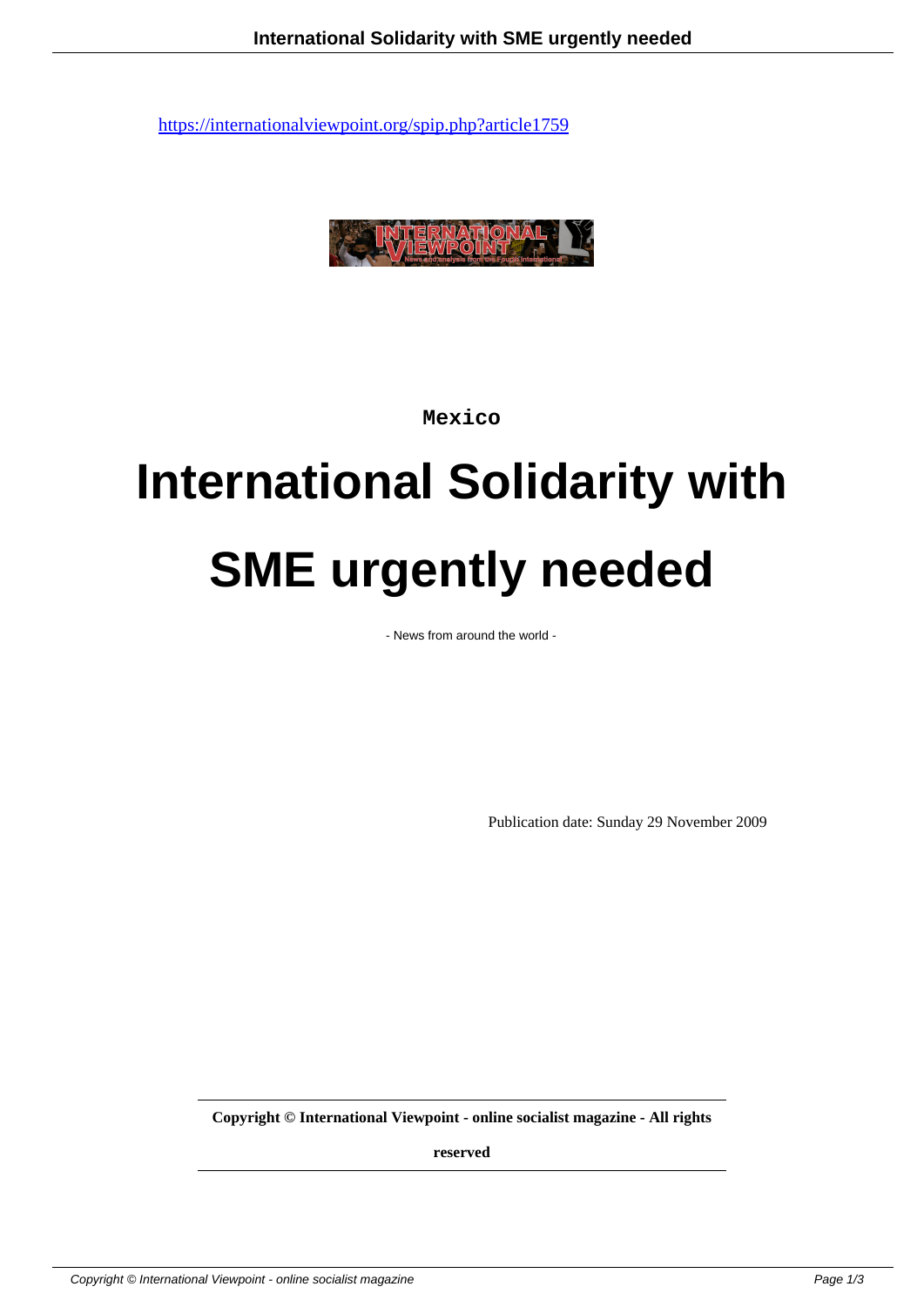#### **Call for**

### **\* Day for International Action in Embassies on December the 3rd.**

## **\* To send International Delegations**

#### **\* To provide economic support**

Your support to the Mexican Electricians Union (SME) is crucial for the workers' resistance.

As you are aware, on October the 10th the government of Felipe Calderon, served by police and army, occupied the installations of national public enterprise Luz y Fuerza del Centro (LFC) - which provides electric service to 25 million users in Central Mexico - and ordered its "extinction", leaving 44 thousand workers unemployed and 21 thousand pensioners in helplessness, in an open violation of the Constitution, the Federal Labor Law and the most basic human rights.

 The pretext is an alleged enterprise ineffectiveness or insolvency, caused patiently by the government for years, but with the real goal of destroying the Mexican Electricians Union (SME) and its collective agreement, forged during almost a century, and to advance privatization of the electric industry.

 The government stubbornness remains despite the huge demonstration of popular support for SME held on October the 15th, in which more than 350 thousand people participated, and the National Civic Strike carried out one month after the blow, on November 11, involving about 2 million people. The government and its media apparatus have ignored it and continue their slander campaign against SME.

Instead of decreasing, the tension is rising. The regime seems prepared to repression and barbarism in order to not giving up-as it has done before against the miners union, which has caused the death of several workers and jail or exile for their leaders-and in the other hand SME is ready to take its defense to the end. It is a confrontation that also involves large sections of Mexican People, which not only sympathizes but joins to this fight all grievances suffered because of the neoliberals.

 The coming weeks will be decisive and critical. This is why we are making a call for trade unions, social and civil rights organizations in the world, and also to defenders of workers, labor and human rights and democratic freedoms, to:

 \* Participate in International Day of Solidarity with the SME on December the 3rd, performing protest acts in Mexico 's embassies in your country. The Day coincides with the great mobilization that national organizations will made, consisting of caravans from all around the country in way to Mexico City on December the 4th, an historical and symbolic day since a day like that in 1914 the Emiliano Zapata and Pancho Villa's armies took Mexico City.

 \* Send international missions in order to testify about what happens in our country in this chain of injustices against the electrical workers and the people of Mexico , to spread this in your countries and to plead for a just solution. You could join United States and Canada trade unions that are coming in the first days of December, or instead come about December the 14th, the day on which the SME is celebrating its 95th anniversary and there will be acts of